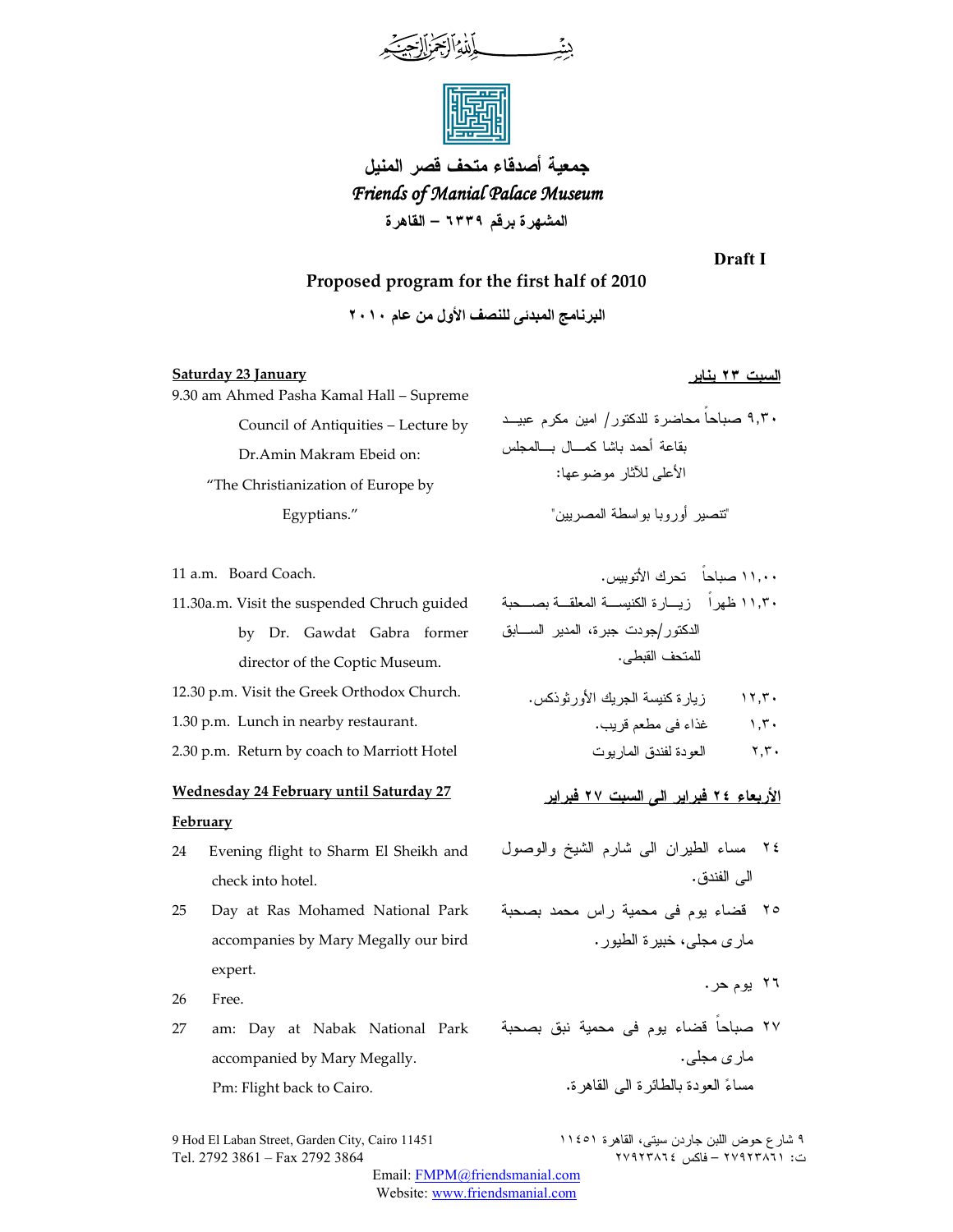ديئمه بالتةالج

### **Friday 19 March to Thursday 25 March**

Trip to Bahrain and Kuwait. Details to follow.

#### **Saturday 17 April**

Day in Saqara accompanied by Shahira Sirry: Maximum number: 15 Language: French

- 9.30am Departure from Marriott Hotel Gezira car park.
- 11 a.m. Visit Aditorium of Imhotep museum in the company of Prof. Alain Zivie.
- 12 noon Prof. Alain Zivie will take us to see tombs of the New Empire which are closed to the public. They will probably include the tomb of May the milk mother of Tout Ankh Amoun and of the Ambassador of Ramses II who signed the world's first peace treaty.
- 1.30 pm Picnic lunch which each one must bring.
- 2.30 pm Return by coach to the Marriott.

## **Thursday 13 to Sunday 16 May**

Trip to Dakhla

Thursday 13: Leave by 4x4 to white desert and camp for the night.

**الجمعة ١٩ مارس الى الخميس ٢٥ مارس**  رحلة الى البحرين والكويت. التفاصيل لاحقاً .

**السبت ١٧ أبريل** يوم فى سقارة بصحبة شهيرة سرى . العدد لا يزيد عن ١٥. اللغة: الفرنسية .

٩,٣٠ صباحاً التحرك من موقف سيارات الجزيرة لفندق الماريوت

١١ زيارة متحف امنهوتب بصحبة الأستاذ/آلان زيفى .

 ١٢ يرافقنا الأستاذ آلان زيفى لمشاهدة مدافن الامبراطورية الجديدة المغلقة للجمهور. ومن المحتمل أن نرى مدفن ماى مرضعة توت عنح آمون وسفير رمسيس الثانى الذى وقع أول معاهدة سلام فى العالم .

١,٣٠ تناول غذاء يعده جميع الحاضرين .

٢,٣٠ العودة الى الماريوت .

# **الخميس ١٣ الى الأحد ١٦ مايو**  رحلة الى واحة الداخلة . الخميس :١٣ التحرك بسيارات دفع رباعى للصحراء البيضاء وقضاء الليل بمخيم هناك .

9 Hod El Laban Street, Garden City, Cairo 11451 ١١٤٥١ القاهرة ،سيتى جاردن اللبن حوض شارع ٩ ت: ٦٧٩٢٣٨٦١ – فاكس ٢٧٩٢٣٨٦٤ كان ٢١٩٢٣٨٦ – فاكس ٢٧٩٢٣٨٦٤